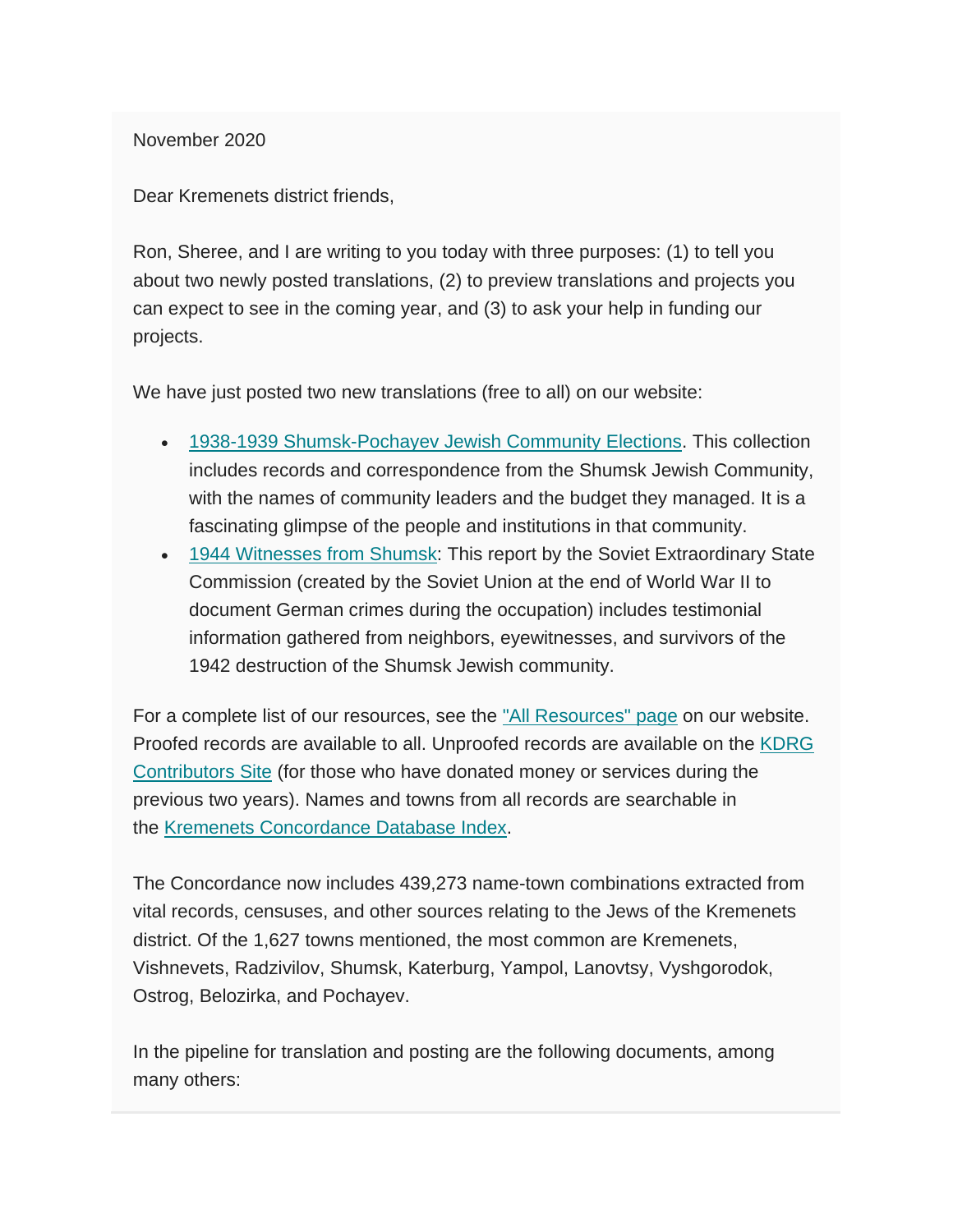- Kremenets 1894 Tax List
- Kremenets 1913 Business Directory
- Kremenets 1922 Census
- Belozirka candle taxpayers, 1895; Kremenets candle taxpayers, 1882

You, our community, continue to support our work through your generosity. As the "giving" season approaches, we ask you to consider including the Kremenets Shtetl CO-OP/Kremenets District Research Group in your charitable giving. Your tax-deductible contributions help us obtain records for Kremenets-district towns and have them translated from Polish, Russian, Hebrew, and Yiddish. Please consider ...

- 1. ... making a contribution to the Kremenets account via JRI Poland (see below). Donations fund the acquisition and translation of additional documents and records.
- 2. ... contributing services by translating documents, providing us with new documents and datasets, volunteering to help input and/or process new data, or providing web or Excel services. If you can help, please send us an email [\(KremenetsDRG@gmail.com\)](mailto:KremenetsDRG@gmail.com).

Thanks to our affiliation with JRI-Poland, your contributions go toward acquiring and translating records. We are lucky to have volunteers doing the rest of our work--such as editing and compiling data from the records and maintaining our [website](https://kehilalinks.jewishgen.org/Kremenets/web-pages/about-kremenets.html) and master index, the [Concordance of Personal Names and Town](https://kehilalinks.jewishgen.org/Kremenets/web-pages/master-surnames.html)  [Names.](https://kehilalinks.jewishgen.org/Kremenets/web-pages/master-surnames.html)

Finally, we wish you health and happiness during this difficult time, and we thank those of you who have provided funding and services to support our work in 2020. As always, our work is powered by our community.

Regards, Ellen Garshick Silver Spring, Maryland KremenetsDRG@gmail.com